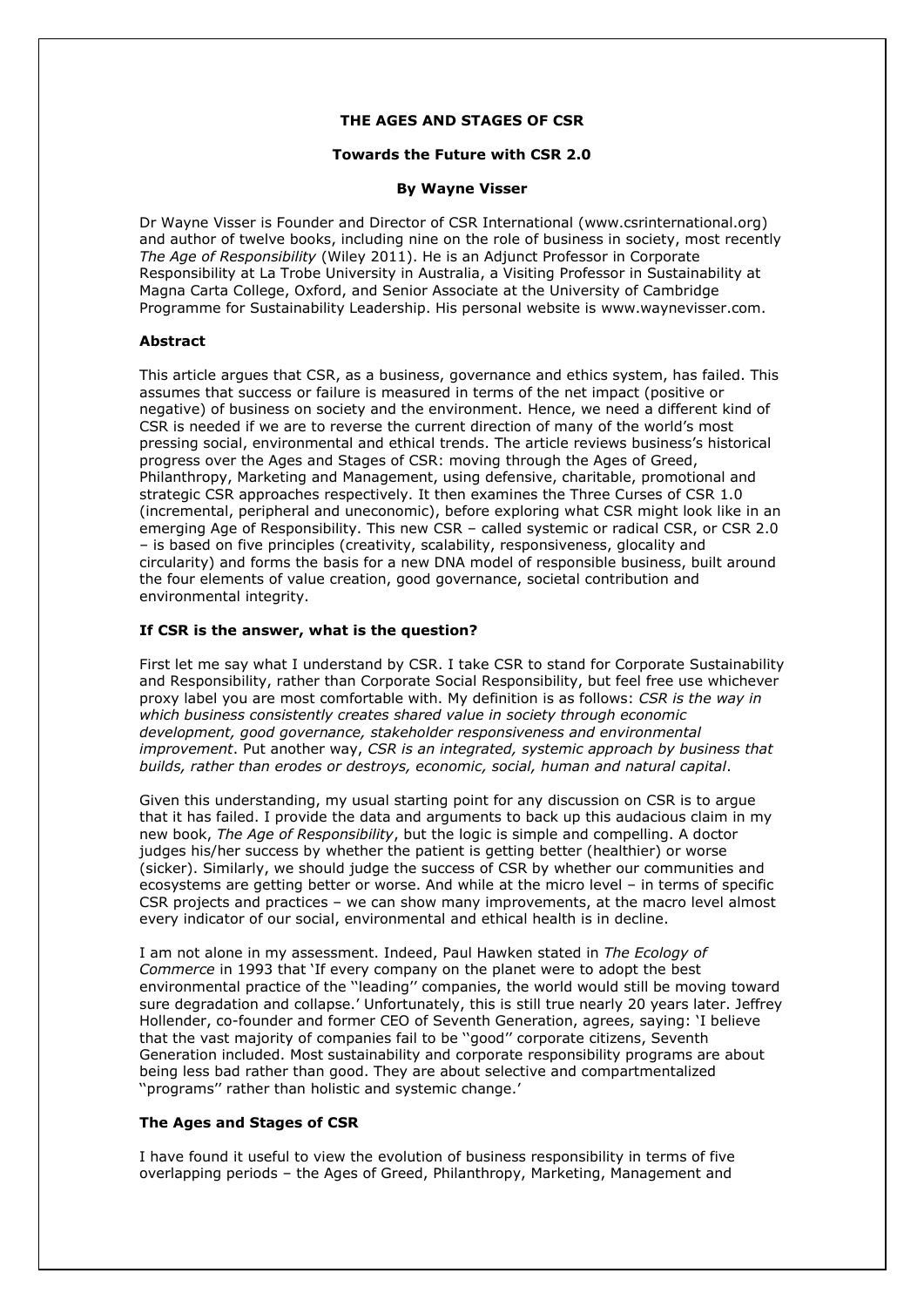Responsibility – each of which typically manifests a different stage of CSR, namely: Defensive, Charitable, Promotional, Strategic and Systemic CSR. My contention is that companies tend to move through these ages and stages (although they may have activities in several ages and stages at once), and that we should be encouraging business to make the transition to Systemic CSR in the dawning Age of Responsibility. If companies remain stuck in any of the first four stages, I don't believe we will turn the tide on the environmental, social and ethical crises that we face. Simply put, CSR will continue to fail.

| $1401C$ 1: The Ages and Stages of GSR |                  |                          |                    |                                            |  |  |
|---------------------------------------|------------------|--------------------------|--------------------|--------------------------------------------|--|--|
| Economic Age                          | Stage of<br>CSR  | Modus Operandi           | <b>Key Enabler</b> | Stakeholder Target                         |  |  |
| Greed                                 | Defensive        | Ad hoc<br>interventions  | Investments        | Shareholders,<br>government &<br>employees |  |  |
| Philanthropy                          | Charitable       | Charitable<br>programmes | Projects           | Communities                                |  |  |
| Marketing                             | Promotional      | Public relations         | Media              | General public                             |  |  |
| Management                            | <b>Strategic</b> | Management<br>systems    | Codes              | Shareholders &<br>NGOs/CSOs                |  |  |
| Responsibility                        | Systemic         | <b>Business models</b>   | Products           | Regulators & customers                     |  |  |

## **Table 1: The Ages and Stages of CSR**

Let me introduce the ages and stages of CSR here briefly. The *Age of Greed* is characterized by *Defensive CSR* in which all corporate sustainability and responsibility practices – which are typically limited – are undertaken only if and when it can be shown that shareholder value will be protected as a result. Hence, employee volunteer programmes (which show evidence of improved staff motivation, commitment and productivity) are not uncommon, nor are targeted expenditures (for example, on pollution controls) which are seen to fend off regulation or avoid fines and penalties.

*Charitable CSR* in the *Age of Philanthropy* is where a company supports various social and environmental causes through donations and sponsorships, typically administered through a Foundation, Trust or Chairman's Fund and aimed at empowering community groups or civil society organizations (CSOs).

*Promotional CSR* in the *Age of Marketing* is what happens when corporate sustainability and responsibility is seen mainly as a public relations opportunity to enhance the brand, image and reputation of the company. Promotional CSR may draw on the practices of Charitable and Strategic CSR and turn them into PR spin, which is often characterized as 'greenwash'.

*Strategic CSR*, emerging from the *Age of Management*, means relating CSR activities to the company's core business (like Coca-Cola's focus on water management), often through adherence to CSR codes and implementation of social and environmental management systems, which typically involve cycles of CSR policy development, goal and target setting, programme implementation, auditing and reporting.

*Systemic CSR* in the *Age of Responsibility* focuses its activities on identifying and tackling the root causes of our present unsustainability and irresponsibility, typically through innovating business models, revolutionizing their processes, products and services and lobbying for progressive national and international policies. Hence, while Strategic CSR is focused at the micro level – supporting social or environmental issues that happen to align with its strategy (but without necessarily changing that strategy) – Systemic CSR focuses on understanding the interconnections of the macro level system – society and ecosystems – and changing its strategy to optimize the outcomes for this larger human and ecological system.

## **The Failure of CSR 1.0**

Why has CSR 1.0 – those approaches from the Ages of Greed, Philanthropy, Marketing and Management – failed so spectacularly to address the very issues it claims to be most concerned about? In my view, this comes down to three factors – call it the Triple Curse of Modern CSR, if you like: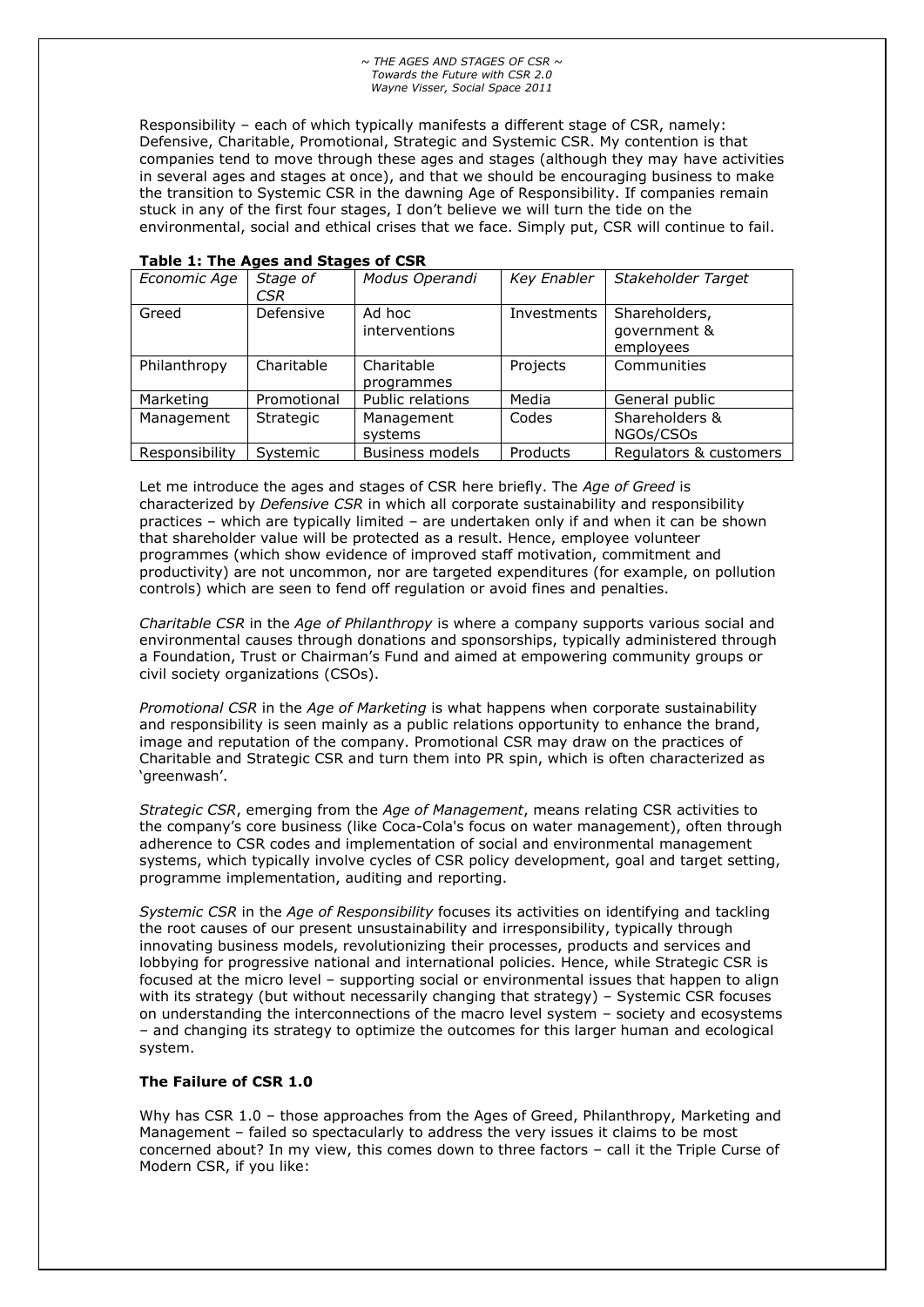| Curses                    | Nature of the Failing                                                                                                                                                 |
|---------------------------|-----------------------------------------------------------------------------------------------------------------------------------------------------------------------|
| Peripheral<br><b>CSR</b>  | CSR has remained largely restricted to the largest companies, and mostly<br>confined to PR, or other departments, rather than being integrated across<br>the business |
| Incremental<br><b>CSR</b> | CSR has adopted the quality management model, which results in<br>incremental improvements that do not match the scale and urgency of the<br>problems                 |
| CSR                       | Uneconomic   CSR does not always make economic sense, as the short-term markets still<br>reward companies that externalise their costs to society                     |

## **Table 2: The Curses of Modern CSR**

#### *Curse 1: Incremental CSR*

One of the great revolutions of the 1970s was total quality management, conceived by American statistician W. Edwards Deming and perfected by the Japanese before being exported around the world as ISO 9001. At the very core of Deming's TQM model and the ISO standard is continual improvement, a principle that has now become ubiquitous in all management system approaches to performance. It is no surprise, therefore, that the most popular environmental management standard, ISO 14001, is built on the same principle.

There is nothing wrong with continuous improvement per se. On the contrary, it has brought safety and reliability to the very products and services that we associate with modern quality of life. But when we use it as the primary approach to tackling our social, environmental and ethical challenges, it fails on two critical counts: speed and scale. The incremental approach to CSR, while replete with evidence of micro-scale, gradual improvements, has completely and utterly failed to make any impact on the massive sustainability crises that we face, many of which are getting worse at a pace that far outstrips any futile CSR-led attempts at amelioration.

## *Curse 2: Peripheral CSR*

Ask any CSR manager what their greatest frustration is and they will tell you: lack of top management commitment. This is 'code-speak' for saying that CSR is, at best, a peripheral function in most companies. There may be a CSR manager, a CSR department even, a CSR report and a public commitment to any number of CSR codes and standards. But these do little to mask the underlying truth that shareholder-driven capitalism is rampant and its obsession with short-term financial measures of progress is contradictory in almost every way to the long-term, stakeholder approach needed for high-impact CSR.

The reason Enron collapsed, and indeed why our current financial crisis was allowed to spiral out of control, was not because of a few rogue executives or creative accounting practices, it was because of a culture of greed embedded in the DNA of the company and the financial markets. Whether you agree or not (and despite the emerging research on 'responsible competitiveness'), it is hard to find any substantive examples in which the financial markets consistently reward responsible behaviour.

#### *Curse 3: Uneconomic CSR*

Which brings us to Curse 3. If there was ever a monotonously repetitive, stuck record in CSR debates, it is the one about the so-called 'business case' for CSR. That is because CSR managers and consultants, and even the occasional saintly CEO, are desperate to find compelling evidence that 'doing good is good for business', i.e. CSR pays. The lack of corroborative research seems to be no impediment for these desperados endlessly incanting the motto of the business case, as if it were an entirely self-evident fact.

The rather more 'inconvenient truth' is that CSR sometimes pays, in specific circumstances, but more often does not. Of course there are low-hanging fruit – like ecoefficiencies around waste and energy – but these only go so far. Most of the hard-core CSR changes that are needed to reverse the misery of poverty and the sixth mass extinction of species currently underway require strategic change and massive investment. They may very well be lucrative in the long term, economically rational over a generation or two, but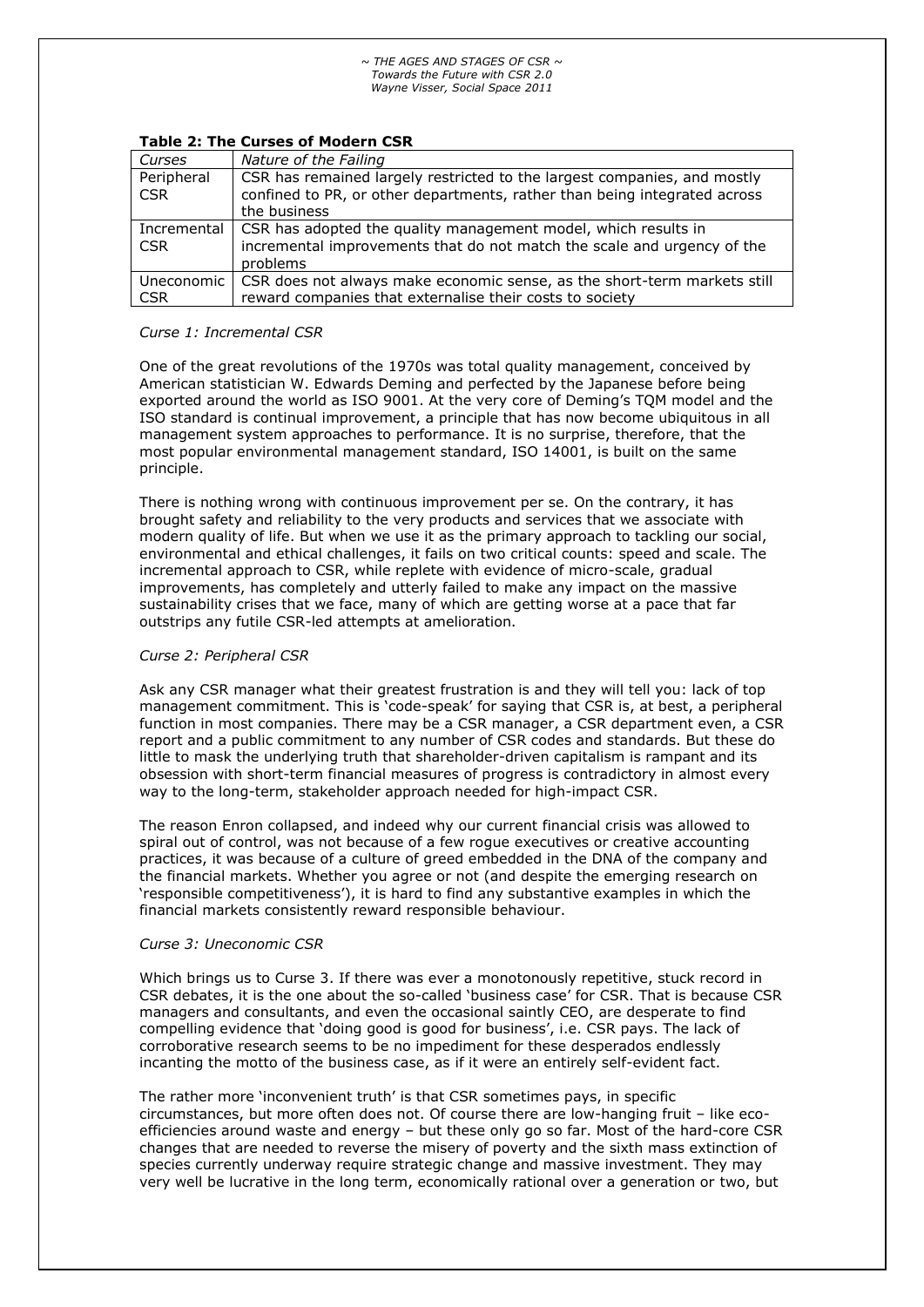we have already established that the financial markets don't work like that; at least, not yet.

## **The Rise of CSR 2.0**

By contrast, as we enter the Age of Responsibility, Systemic CSR – which I also refer to as CSR 2.0 – can be characterised by five principles, namely: Creativity, Scalability, Responsiveness, Glocality and Circularity.

## *Principle 1: Creativity (C)*

In order to succeed in the CSR revolution, we will need innovation and creativity. We know from Thomas Kuhn's work on The Structure of Scientific Revolutions that step-change only happens when we can re-perceive our world, when we can find a genuinely new paradigm, or pattern of thinking. This process of 'creative destruction' is today a well accepted theory of societal change, first introduced by German sociologist Werner Sombart and elaborated and popularised by Austrian economist Joseph Schumpeter. We cannot, to a paraphrase Einstein, solve today's problems with yesterday's thinking.

Business is naturally creative and innovative. What is different about the Age of Responsibility is that business creativity needs to be directed to solving the world's social and environmental problems. Apple, for example, is highly creative, but their iPhone does little to tackle our most pressing societal needs. By contrast, Vodafone's M-PESA innovation by Safaricom in Kenya, which allows money to be transferred by text, has empowered a nation in which 80% of the population have no bank account and where more money flows into the country through international remittances than foreign aid. Or consider Freeplay's innovation, using battery-free wind-up technology for torches, radios and laptops in Africa, thereby giving millions of people access to products and services in areas that are off the electricity grid.

All of these are part of the exciting trend towards social enterprise or social business that is sweeping the globe, supported by the likes of American Swiss entrepreneur Stephen Schmidheiny, Ashoka's Bill Drayton, e-Bay's Jeff Skoll, the World Economic Forum's Klaus Schwabb, Grameen Bank's Muhammad Yunus and Volans Venture's John Elkington. It is not a panacea, but for some products and services, directing the creativity of business towards the most pressing needs of society is the most rapid, scalable way to usher in the Age of Responsibility.

#### *Principle 2: Scalability (S)*

The CSR literature is liberally sprinkled with charming case studies of truly responsible and sustainable projects and a few pioneering companies. The problem is that so few of them ever go to scale. It is almost as if, once the sound-bites and PR-plaudits have been achieved, no further action is required. They become shining pilot projects and best practice examples, tarnished only by the fact that they are endlessly repeated on the CSR conference circuits of the world, without any vision for how they might transform the core business of their progenitors.

The sustainability problems we face, be they climate change or poverty, are at such a massive scale, and are so urgent, that any CSR solutions that cannot match that scale and urgency are red herrings at best and evil diversions at worst. How long have we been tinkering away with ethical consumerism (organic, fairtrade and the like), with hardly any impact on the world's major corporations or supply chains? And yet, when Wal-Mart's former CEO, Lee Scott, had his post-Katrina Damascus experience and decided that all cotton will be organic and all fish MSC-certified, then we started seeing CSR 2.0-type scalability.

Scalability not limited to the retail sector. In financial services, there have always been charitable loans for the world's poor and destitute. But when Muhammad Yunus, in the aftermath of a devastating famine in Bangladesh, set up the Grameen Bank and it went from one \$74 loan in 1974 to a \$2.5 billion enterprise, spawning more than 3,000 similar microcredit institutions in 50 countries reaching over 133 million clients, that is a lesson in scalability. Or contrast Toyota's laudable but premium-priced hybrid Prius for the rich and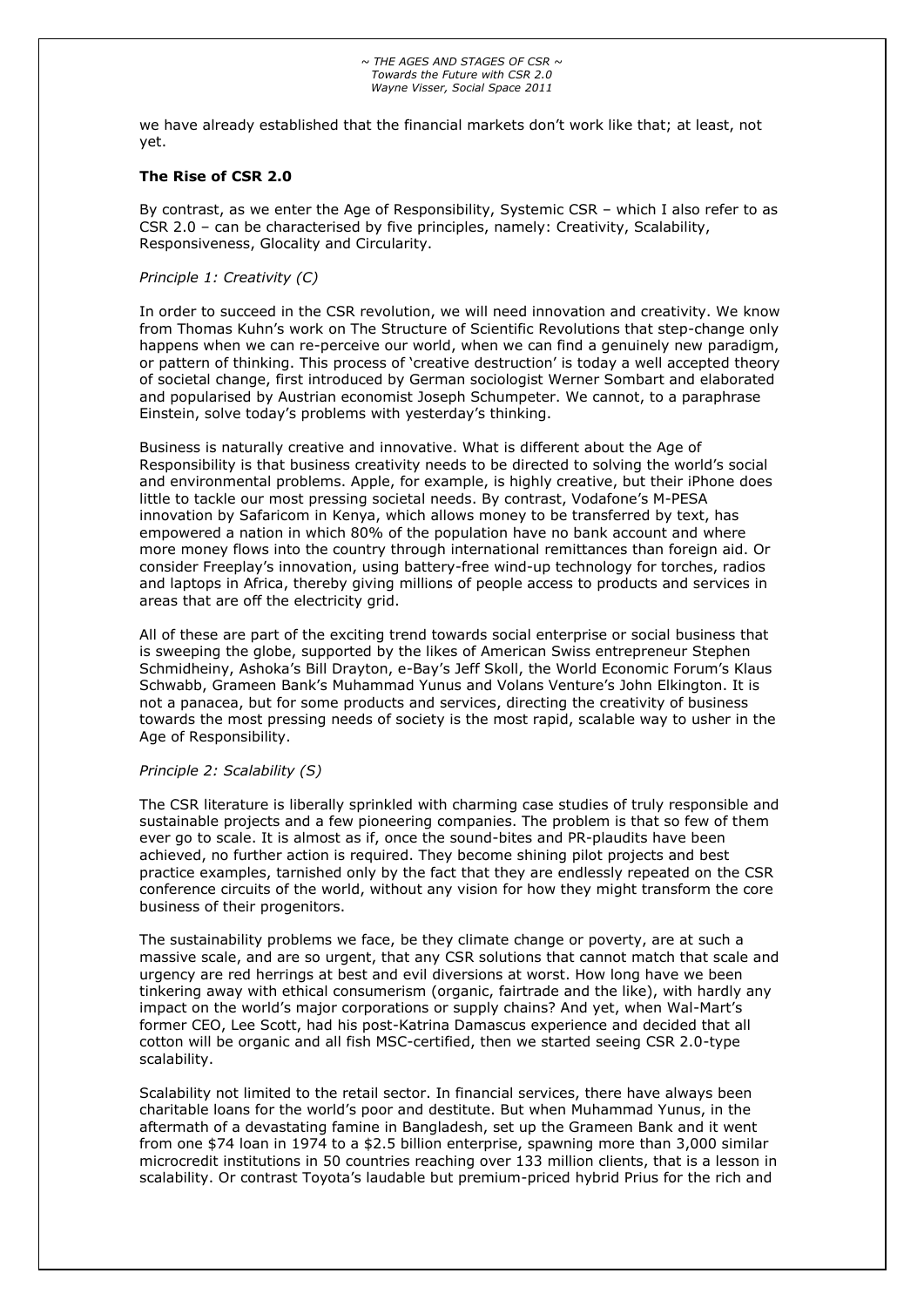eco-conscious with Tata's \$2,500 Nano, a cheap and eco-friendly car for the masses. The one is an incremental solution with long term potential; the other is scalable solution with immediate impact.

## *Principle 3: Responsiveness (R)*

Business has a long track-record of responsiveness to community needs – witness generations of philanthropy and heart-warming generosity following disasters like 9/11 or the Sichuan Earthquake. But this is responsiveness on their own terms, responsiveness when giving is easy and cheque-writing does nothing to upset their commercial applecart. The severity of the global problems we face demands that companies go much further. CSR 2.0 requires uncomfortable, transformative responsiveness, which questions whether the industry or the business model itself is part of the solution or part of the problem.

When it became clear that climate change posed a serious challenge to the sustainability of the fossil fuel industry, all the major oil companies formed the Global Climate Coalition, a lobby group explicitly designed to discredit and deny the science of climate change and undermine the main international policy response, the Kyoto Protocol. In typical CSR 1.0 style, these same companies were simultaneously making hollow claims about their CSR credentials. By contrast, the Prince of Wales's Corporate Leaders Group on Climate Change has, since 2005, been lobbying for bolder UK, EU and international legislation on climate change, accepting that carbon emission reductions of between 50-85% will be needed by 2050.

CSR 2.0 responsiveness also means greater transparency, not only through reporting mechanisms like the Global Reporting Initiative and Carbon Disclosure Project, but also by sharing critical intellectual resources. The Eco-Patent Commons, set up by WBCSD to make technology patents available, without royalty, to help reduce waste, pollution, global warming and energy demands, is one such step in the right direction. Another is the donor exchange platforms that have begun to proliferate, allowing individual and corporate donors to connect directly with beneficiaries via the web, thereby tapping 'the long tail of CSR'.1

#### *Principle 4: Glocality (2)*

The term 'glocalization' comes from the Japanese word dochakuka, which simply means global localization. Originally referring to a way of adapting farming techniques to local conditions, dochakuka evolved into a marketing strategy when Japanese businessmen adopted it in the 1980s. It was subsequently introduced and popularised in the West in the 1990s by Manfred Lange, Roland Robertson, Keith Hampton, Barry Wellman and Zygmunt Bauman. In a CSR context, the idea of 'think global, act local' recognises that most CSR issues manifest as dilemmas, rather than easy choices. In a complex, interconnected CSR 2.0 world, companies (and their critics) will have to become far more sophisticated in understanding local contexts and finding the appropriate local solutions they demand, without forsaking universal principles.

For example, a few years ago, BHP Billiton was vexed by their relatively poor performance on the (then) Business in the Environment (BiE) Index, run by UK charity Business in the Community. Further analysis showed that the company had been marked down for their high energy use and relative energy inefficiency. Fair enough. Or was it? Most of BHP Billiton's operations were, at that time, based in southern Africa, home to some of the world's cheapest electricity. No wonder this was not a high priority. What was a priority, however, was controlling malaria in the community, where they had made a huge positive impact. But the BiE Index didn't have any rating questions on malaria, so this was ignored. Instead, it demonstrated a typical, Western-driven, one-size-fits-all CSR 1.0 approach.2

Carroll's CSR pyramid has already been mentioned. But in a sugar farming co-operative in Guatemala, they have their own CSR pyramid – economic responsibility is still the platform, but rather than legal, ethical and philanthropic dimensions, their pyramid includes responsibility to the family (of employees), the community and policy engagement. Clearly, both Carroll's pyramid and the Guatemala pyramid are helpful in their own appropriate context. Hence, CSR 2.0 replaces 'either/or' with 'both/and' thinking. Both SA 8000 and the Chinese national labour standard have their role to play. Both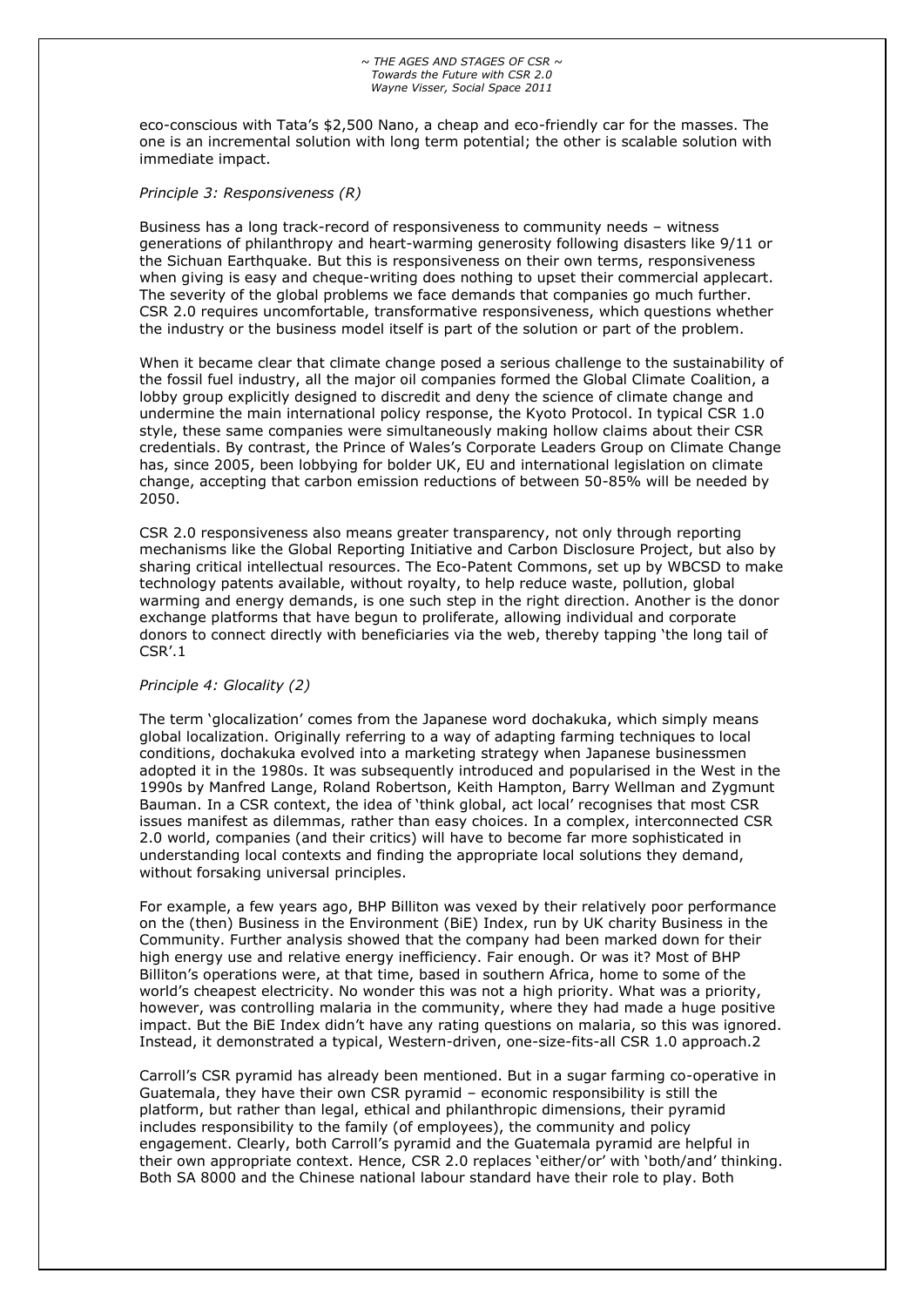premium branded and cheap generic drugs have a place in the solution to global health issues. CSR 2.0 is a search for the Chinese concept of a harmonious society, which implies a dynamic yet productive tension of opposites – a Tai Chi of CSR, balancing yin and yang.

## *Principle 5: Circularity (0)*

The reason CSR 1.0 has failed is not through lack of good intent, nor even through lack of effort. The old CSR has failed because our global economic system is based on a fundamentally flawed design. For all the miraculous energy unleashed by Adam Smith's 'invisible hand' of the free market, our modern capitalist system is faulty at its very core. Simply put, it is conceived as an abstract system without limits. As far back as the 1960s, pioneering economist, Kenneth Boulding, called this a 'cowboy economy', where endless frontiers imply no limits on resource consumption or waste disposal. By contrast, he argued, we need to design a 'spaceship economy', where there is no 'away'; everything is engineered to constantly recycle.

In the 1990s, in *The Ecology of Commerce*, Paul Hawken translated these ideas into three basic rules for sustainability: waste equals food; nature runs off current solar income; and nature depends on diversity. He also proposed replacing our product-sales economy with a service-lease model, famously using the example of Interface 'Evergreen' carpets that are leased and constantly replaced and recycled. William McDonough and Michael Braungart have extended this thinking in their *Cradle to Cradle* industrial model. Cradle to cradle is not only about closing the loop on production, but about designing for 'good', rather than the CSR 1.0 modus operandi of 'less bad'.

Hence, CSR 2.0 circularity would, according to cradle-to-cradle aspirations, create buildings that, like trees, produce more energy than they consume and purify their own waste water; or factories that produce drinking water as effluent; or products that decompose and become food and nutrients; or materials that can feed into industrial cycles as high quality raw materials for new products. Circularity needn't only apply to the environment. Business should be constantly feeding and replenishing its social and human capital, not only through education and training, but also by nourishing community and employee wellbeing. CSR 2.0 raises the importance of meaning in work and life to equal status alongside ecological integrity and financial viability.

These principles are the acid test for future CSR practices. If they are applied, what kind of shifts will we see? In my view, the shifts will happen at two levels. At a macro-level, there will be a change in CSR's ontological assumptions or ways of seeing the world. At a microlevel, there will be a change in CSR's methodological practices or ways of being in the world.

| CSR 1.0       | <b>CSR 2.0</b>     |
|---------------|--------------------|
| Philanthropic | Collaborative      |
| Risk-based    | Reward-based       |
| Image-driven  | Performance-driven |
| Specialised   | Integrated         |
| Standardised  | Diversified        |
| Marginal      | Scalable           |
| Western       | Global             |

|  |  |  |  |  |  | Table 3: CSR 1.0 to CSR 2.0 - Macro Level Shifts |  |  |
|--|--|--|--|--|--|--------------------------------------------------|--|--|
|--|--|--|--|--|--|--------------------------------------------------|--|--|

The macro-level changes can be described as follows: Paternalistic relationships between companies and the community based on philanthropy will give way to more equal partnerships. Defensive, minimalist responses to social and environmental issues will be replaced by proactive strategies and investment in growing responsibility markets, such as clean technology. Reputation-conscious public-relations approaches to CSR will no longer be credible and so companies will be judged on actual social, environmental and ethical performance, i.e. are things getting better on the ground in absolute, cumulative terms?

Although CSR specialists still have a role to play, each dimension of CSR 2.0 performance will be embedded and integrated into the core operations of companies. Standardised approaches will remain useful as guides to consensus, but CSR will find diversified expression and implementation at very local levels. CSR solutions, including responsible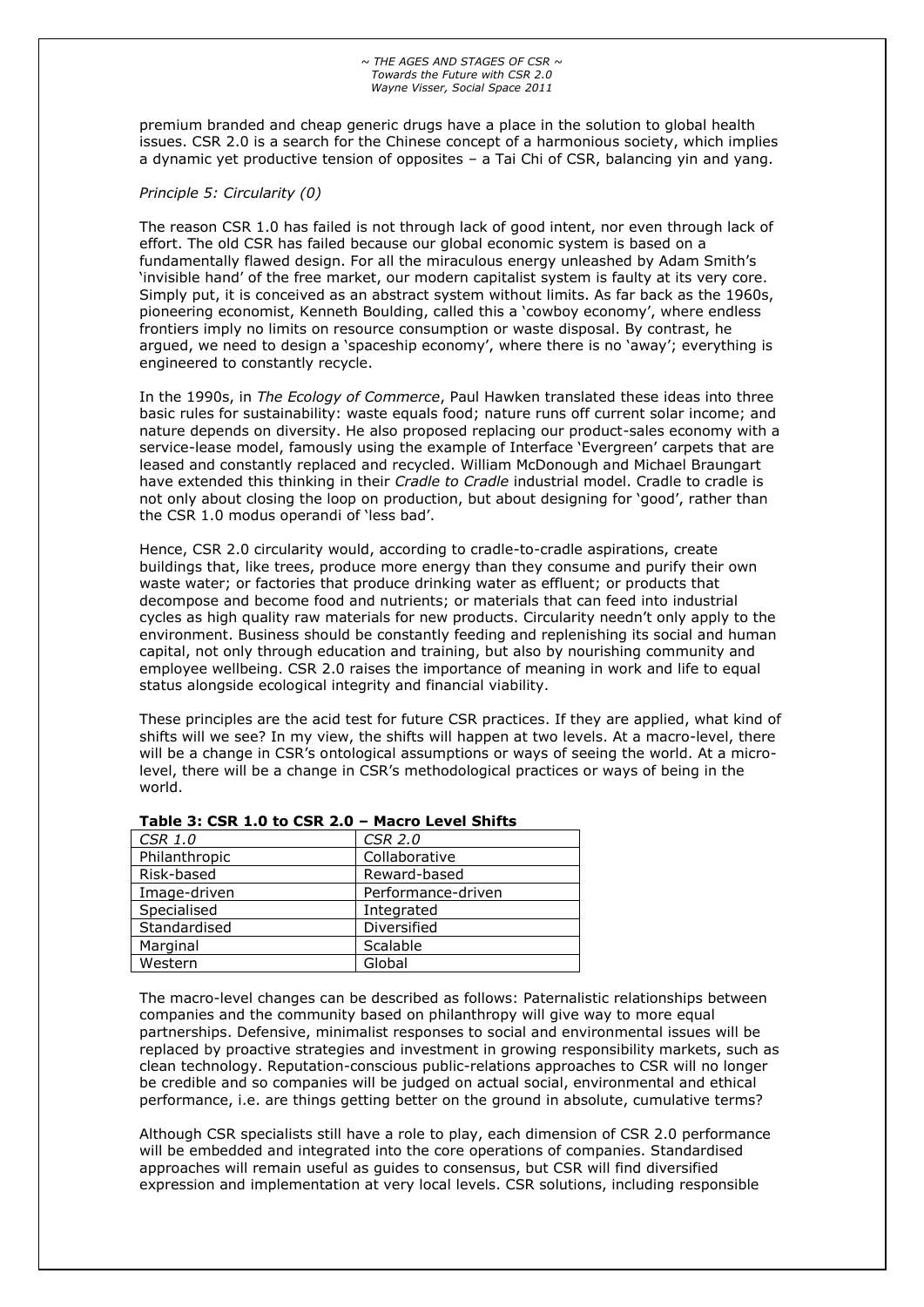products and services, will go from niche 'nice-to-haves' to mass-market 'must-haves'. And the whole concept of CSR will lose its Western conceptual and operational dominance, giving way to a more culturally diverse and internationally applied concept.

|                      | гисто семенэнне       |
|----------------------|-----------------------|
| CSR 1.0              | <b>CSR 2.0</b>        |
| CSR premium          | Base of the pyramid   |
| Charity projects     | Social enterprise     |
| CSR indexes          | CSR ratings           |
| CSR departments      | <b>CSR</b> incentives |
| Product liability    | Choice editing        |
| Ethical consumerism  | Service agreements    |
| CSR reporting cycles | CSR data streams      |
| Stakeholder groups   | Social networks       |
| Process standards    | Performance standards |

#### **Table 4: CSR 1.0 to CSR 2.0 – Micro-Level Shifts**

How might these shifting principles manifest as CSR practices? Supporting these metalevel changes, the anticipated micro-level changes can be described as follows: CSR will no longer manifest as luxury products and services (as with current green and fairtrade options), but as affordable solutions for those who most need quality of life improvements. Investment in self-sustaining social enterprises will be favoured over cheque-book charity. CSR indexes, which rank the same large companies over and over (often revealing contradictions between indexes) will make way for CSR rating systems, which turn social, environmental, ethical and economic performance into corporate scores (A+, B-, etc., not dissimilar to credit ratings) and which analysts and others can usefully employ in their decision making.

Reliance on CSR departments will disappear or disperse, as performance across responsibility and sustainability dimensions are increasingly built into corporate performance appraisal and market incentive systems. Self-selecting ethical consumers will become irrelevant, as CSR 2.0 companies begin to choice-edit, i.e. cease offering implicitly 'less ethical' product ranges, thus allowing guilt-free shopping. Post-use liability for products will become obsolete, as the service-lease and take-back economy goes mainstream. Annual CSR reporting will be replaced by online, real-time CSR performance data flows. Feeding into these live communications will be Web 2.0 connected social networks that allow 'crowdsourcing', instead of periodic meetings with rather cumbersome stakeholder panels. And typical CSR 1.0 management systems standards like ISO 14001 will be less credible than new performance standards, such as those emerging in climate change that set absolute limits and thresholds. These practical shifts are summarised below.

## **The DNA Model of CSR 2.0**

Pulling it all together, I believe that CSR 2.0 – or Systemic CSR (I also sometimes call it Radical CSR or Holistic CSR, so use whichever you prefer) – represents a new holistic model of CSR. The essence of the CSR 2.0 DNA model are the four DNA Responsibility Bases, which are like the four nitrogenous bases of biological DNA (adenine, cytosine, guanine, and thymine), sometimes abbreviated to the four-letters GCTA (which was the inspiration for the 1997 science fiction film GATTACA). In the case of CSR 2.0, the DNA Responsibility Bases are Value creation, Good governance, Societal contribution and Environmental integrity.

Hence, if we look at *Value Creation*, it is clear we are talking about more than financial profitability. The goal is economic development, which means not only contributing to the enrichment of shareholders and executives, but improving the economic context in which a company operates, including investing in infrastructure, creating jobs, providing skills development and so on. There can be any number of KPIs, but I want to highlight two that I believe are essential: beneficial products and inclusive business. Does the company's products and services really improve our quality of life, or do they cause harm or add to the low-quality junk of what Charles Handy calls the 'chindogu society'. And how are the economic benefits shared? Does wealth trickle up or down; are employees, SMEs in the supply chain and poor communities genuinely empowered?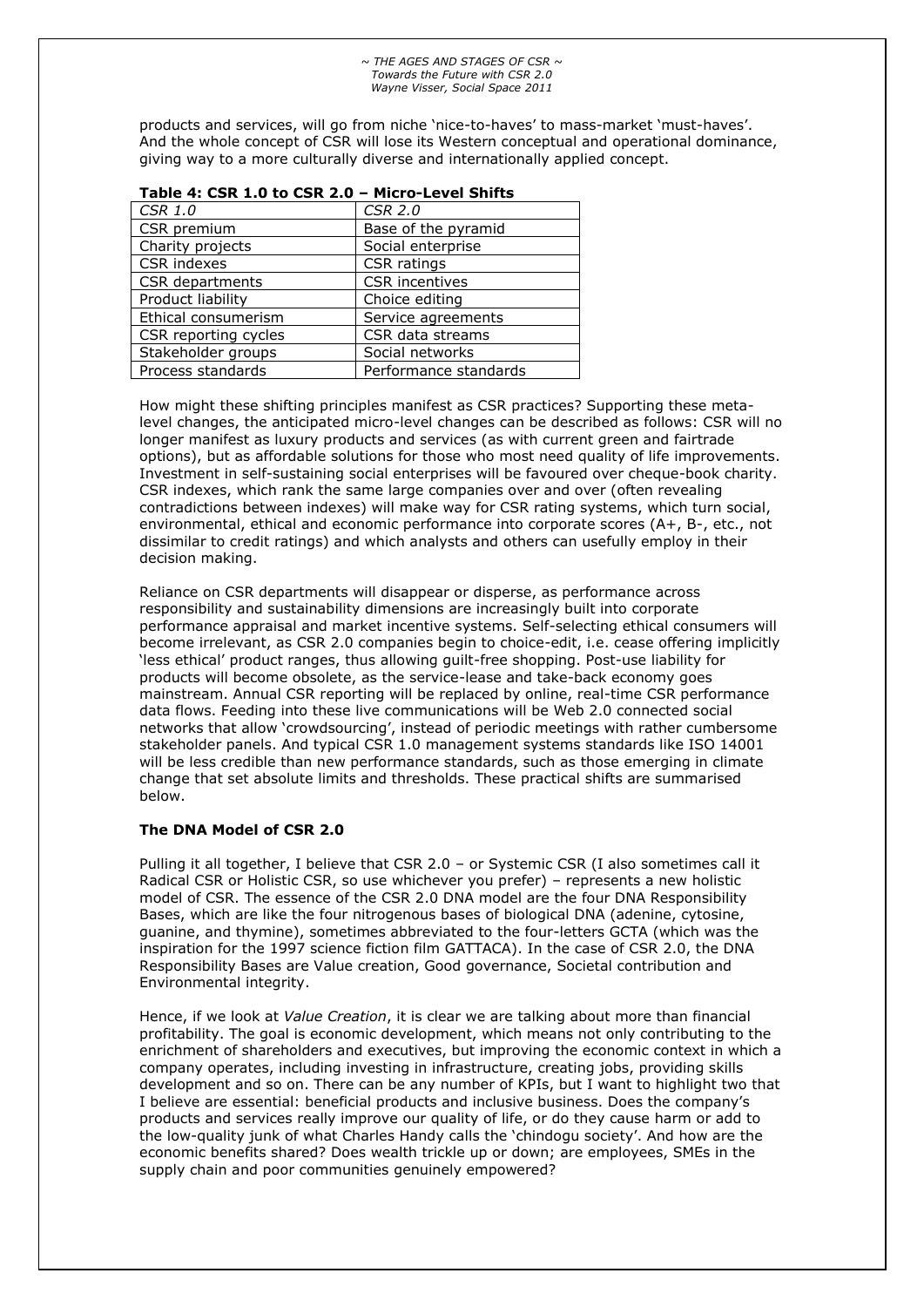*Good Governance* is another area that is not new, but in my view has failed to be properly recognised or integrated in CSR circles. The goal of institutional effectiveness is as important as more lofty social and environmental ideals. After all, if the institution fails, or is not transparent and fair, this undermines everything else that CSR is trying to accomplish. Trends in reporting, but also other forms of transparency like social media and brand- or product-linked public databases of CSR performance, will be increasingly important indicators of success, alongside embedding ethical conduct in the culture of companies. Tools like Goodguide, KPMG's Integrity Thermometer and Covalence's EthicalQuote ranking will become more prevalent.

*Societal Contribution* is an area that CSR is traditionally more used to addressing, with its goal of stakeholder orientation. This gives philanthropy its rightful place in CSR – as one tile in a larger mosaic – while also providing a spotlight for the importance of fair labour practices. It is simply unacceptable that there are more people in slavery today than there were before it was officially abolished in the 1800s, just as regular exposures of highbrand companies for the use of child-labour are despicable. This area of stakeholder engagement, community participation and supply chain integrity remains one of the most vexing and critical elements of CSR.

Finally, *Environmental Integrity* sets the bar way higher than minimising damage and rather aims at maintaining and improving ecosystem sustainability. The KPIs give some sense of the ambition required here – 100% renewable energy and zero waste. We cannot continue the same practices that have, according to WWF's Living Planet Index, caused us to lose a third of the biodiversity on the planet since they began monitoring 1970. Nor can we continue to gamble with prospect of dangerous – and perhaps catastrophic and irreversible – climate change.

| <b>DNA Code</b>            | <b>Strategic Goals</b>         | <b>Key Indicators</b>                                                                                                                                                                                                                            |
|----------------------------|--------------------------------|--------------------------------------------------------------------------------------------------------------------------------------------------------------------------------------------------------------------------------------------------|
| Value creation             | Economic<br>development        | Capital investment (financial, manufacturing, social,<br>human & natural capital)<br>Beneficial products (sustainable & responsible goods<br>& services<br>Inclusive business (wealth distribution, bottom of<br>the pyramid markets)            |
| Good<br>governance         | Institutional<br>effectiveness | Leadership (strategic commitment to sustainability &<br>responsibility)<br>Transparency (sustainability & responsibility<br>reporting, government payments)<br>Ethical practices (bribery & corruption prevention,<br>values in business)        |
| Societal<br>contribution   | Stakeholder<br>orientation     | Philanthropy (charitable donations, provision of<br>public goods & services)<br>Fair labour practices (working conditions, employee<br>rights, health & safety)<br>Supply chain integrity (SME empowerment, labour &<br>environmental standards) |
| Environmental<br>integrity | Sustainable<br>ecosystems      | Ecosystem protection (biodiversity conservation &<br>ecosystem restoration)<br>Renewable resources (tackling climate change,<br>renewable energy & materials)<br>Zero waste production (cradle-to-cradle processes,<br>waste elimination)        |

**Table 5: DNA Model of CSR 2.0**

A final point to make is that CSR 2.0 – standing for corporate sustainability and responsibility – also proposes a new interpretation for these terms. Like two intertwined strands of DNA, sustainability and responsibility can be thought of as different, yet complementary elements of CSR. Hence, sustainability can be conceived as the destination - the challenges, vision, strategy and goals, i.e. what we are aiming for – while responsibility is more about the journey – our solutions, responses, management and actions, i.e. how we get there. The challenge now is to admit that CSR 1.0 has failed, and to make CSR 2.0 – weaving the strands of sustainability and responsibility – into the new DNA of business.